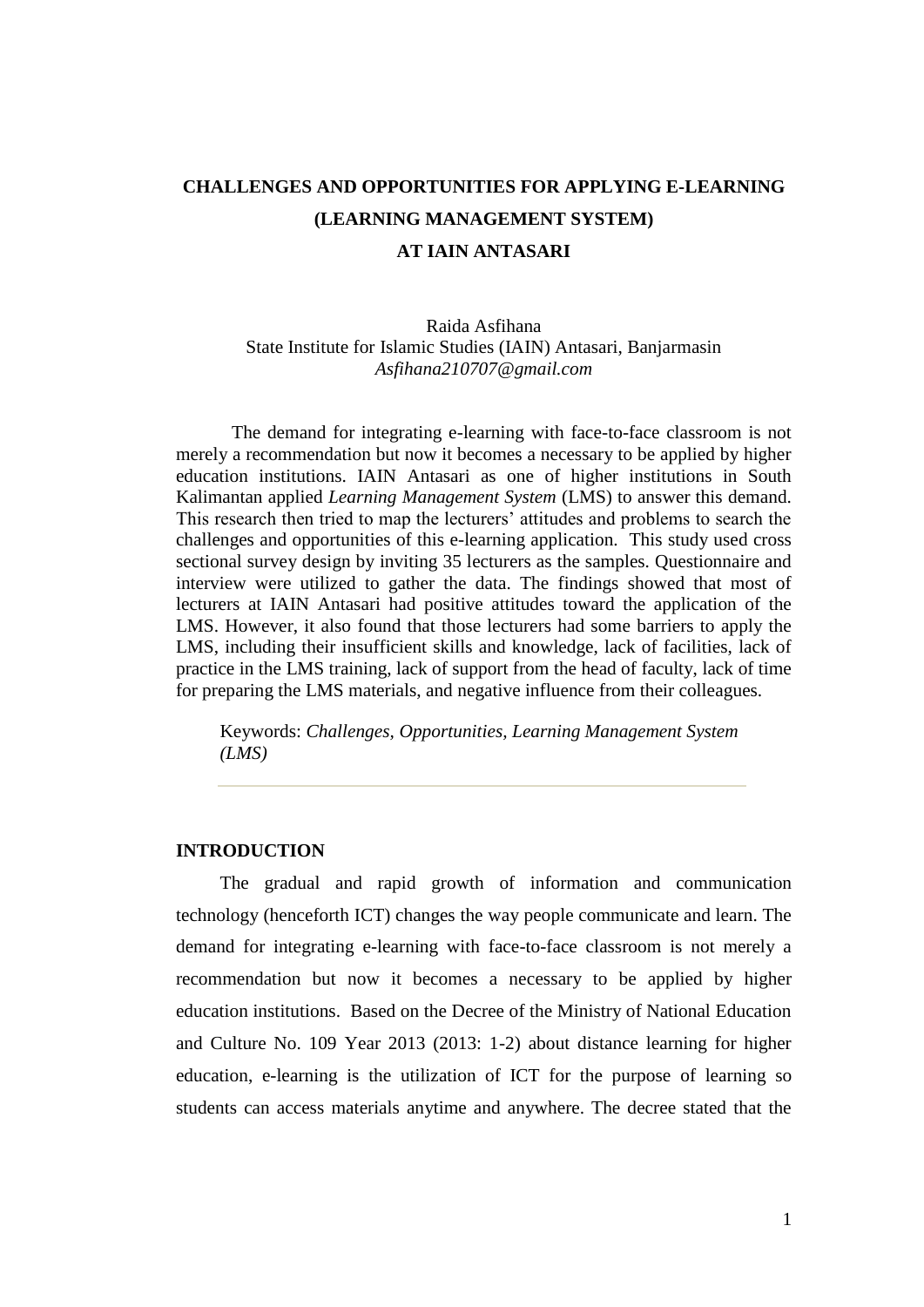purpose of e-learning is to broaden the access of learning as well as to make its process become much easier.

Furthermore, responding to e-learning issue, the ministry of religious affairs, which responsible to Islamic education, also makes one-step forward by releasing a letter No. Dt. I.IV/ Kp.02.04/ 160/2015. It orders all state Islamic universities and state Islamic higher institutions to make some betterment in teaching and learning incorporating ICT by joining National Consortium for Implementing E-Learning (NCIE) program. It requires those universities and institutions to equip teachers and staffs with sound knowledge of e-learning and skills for operating ICT media. Hence, it is popular today that some Islamic higher institutions hold seminars, trainings, and workshops related to the implementation of e-learning. Based on the NCIE website, there are 12 Islamic higher education institutions, which accomplished the program.

In its implementation, e-learning takes some names and has some types. Tomlinson and Whittaker (2013: 12) list four taxonomy of terms related to blended learning: web-enhanced, blended learning, hybrid learning, and online learning. Those terms have different percentage for face-to-face and online meetings. For the web-enhanced, for instance, the use of online learning is for the purpose of browsing and serving materials. On the other hands, fully online learning makes 80 percent or more materials are conducted online. In Indonesia, blended learning is more commonly used because it is undeniable that we cannot extremely change the process of learning into fully online. Blended learning model combines both face-to-face and online activities. According to NCIE team, this model is appropriate for Indonesia since some people believe that face-to-face classrooms still take some important accounts for students' successful learning.

Next, blended learning model utilized in higher education in Indonesia is widely known as Learning Management System (henceforth LMS). LMS is a web-based technology used to plan, implement, and assess a specific learning process (Zain & Nurhadi, 2014: 25). It uses a free Moodle software whose features enable students to review materials and do self-assessment. This software is available in 78 languages, including Bahasa, and has been widely used by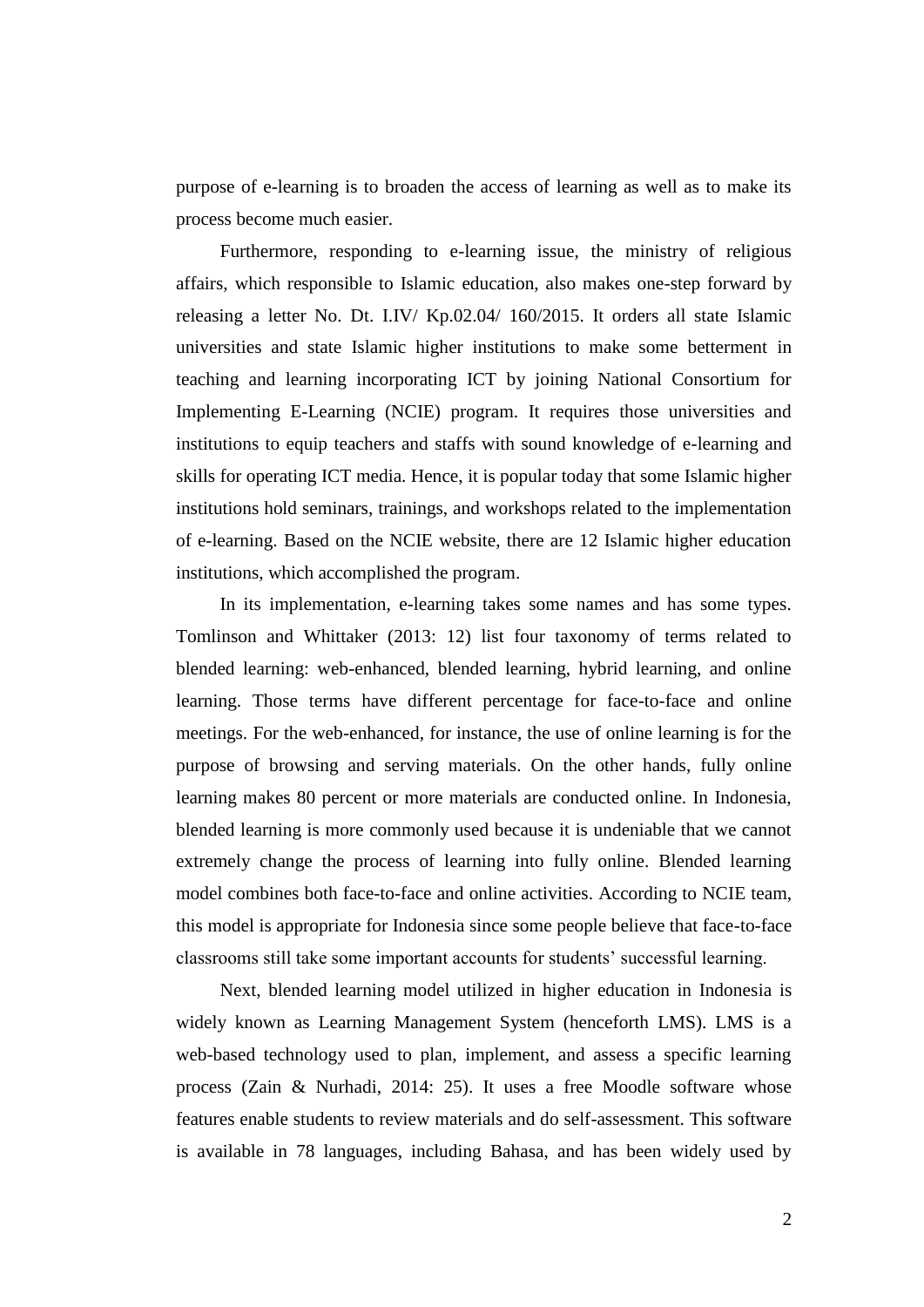almost 72 million people all over the world. Using LMS, the limitation made by space and time has been disappeared. It enables teachers and students have extra time to learn and discuss teaching materials outside the classroom with the help from technology.

In addition, LMS also offers some benefits as those are mentioned for elearning. Thorne (2003: 18) mentions that e-learning can create learning experiences that can provide the right learning at the right time and in the right place for each and every individual. It can be truly universal, crossing global boundaries and bringing group learners together through different cultures and time zones. In other words, blended learning is not limited by time and geographic location. According to Wilson and Smilanich (2005: 13), it widens reach of training because it offers opportunity for students who cannot physically present in the classroom to have access to learning through the use of internet and it is more economical because e-learning offer many options, teacher can choose the most economical one which meet his/her class need. These advantages are opportunities for creating a more effective and efficient learning.

Besides the benefits, of course, there are some drawbacks and problems need to ponder for the implementation of LMS. Nayak & Suesaowaluk (2007) find that most students, teachers and administrators agreed that expensive start-up cost, the issue of security system risk, and the threat of viruses are the common problems faced by the users. In addition, LMS also requires the users, especially for both teachers and students, to become more technology-dependent. They must have positive beliefs and attitudes toward e-learning to make the process of training and implementation run swiftly. Several trainings, workshops, and seminars will be useless if the users do not have positive attitudes toward what is being trained. Therefore, efforts to minimize these problems and challenges should be done first for a better result of the implementation.

Regarding the challenges and opportunities for LMS applications, there is some noticeable research. First, Rahim (2013) investigated 78 high school teachers' attitude toward LMS and found that there was positive relationship between their attitude and their confidence level for LMS application. Then, Asiri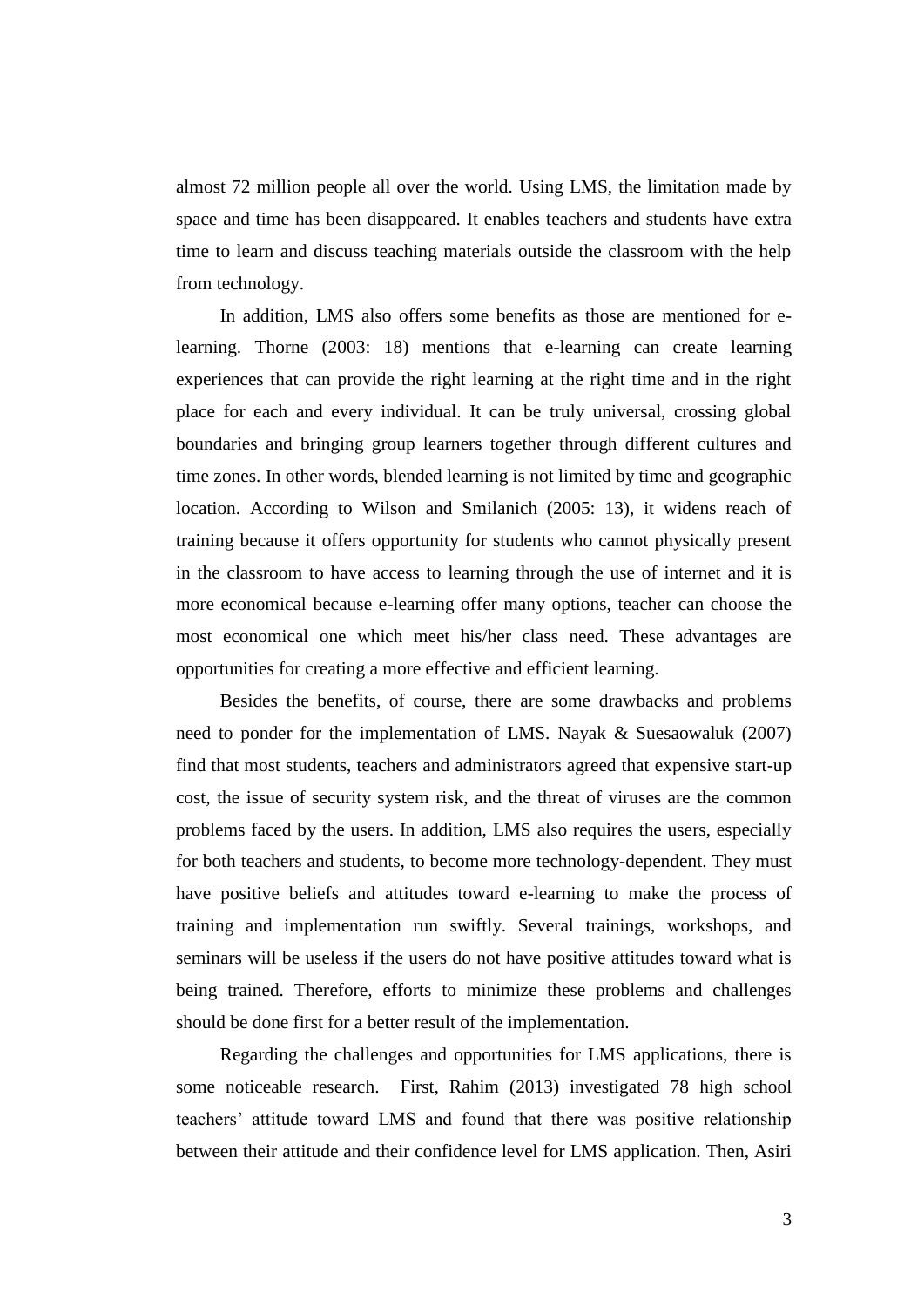et. al (2012) researched factors influencing the use of LMS in Saudi Arabian higher education. They revealed that there were three important factors including innovator, innovation, and context. Innovators refers to ones used the LMS. They should have technological proficiency, pedagogical compatibility, and social awareness. Meanwhile, innovation refers to the nature of technology itself to support the LMS application. Last, context refers to the availability of infrastructure with social support for the learning environment. Next, Nasser, Cherif, and Romanowski (2011) yielded their findings on the factors that impact students' usage of LMS in Qatari Schools. They concluded that there was strong relationship between ICT knowledge and LMS usage.

In Indonesia, specific research related to LMS in higher education level is hard to find in some journals. It is possibly because of lacks of publishing or it still becomes a rare topic investigated by Indonesian researchers. However, it can be found research related to e-learning application such as done by Pransisca (2014) and Yansyah (2014). Pransisca (2014) findings showed that the inclusion of internet in the teaching of listening helps students to easily access the materials, to have a less learning pressure, and to find more flexible and attractive materials. Meanwhile, Yansyah (2014) investigated that by using blended learning in teaching practice program, the pre-service teachers gain more knowledge on using ICT for teaching and become more creative for presenting the materials in the web log provided by the universities. All these research discussed that e-learning or blended learning has positive impact on both teaching and learning in Indonesia.

Considering those facts, plausible arguments for using e-learning, and previous research, the researcher is interested in conducting the same research. She recently participated as a member of e-learning development team of IAIN Antasari who is further in charge of handling some e-learning training for lecturers in this institution. IAIN Antasari is one of state institute for Islamic studies concerns with LMS application. In the NCIE website, IAIN Antasari is one out of twelve institutes, which accomplished e-learning program. Since the program is launched, IAIN Antasari has conducted three times e-learning training for lecturers. By joining the training, it is expected that those lecturers are able to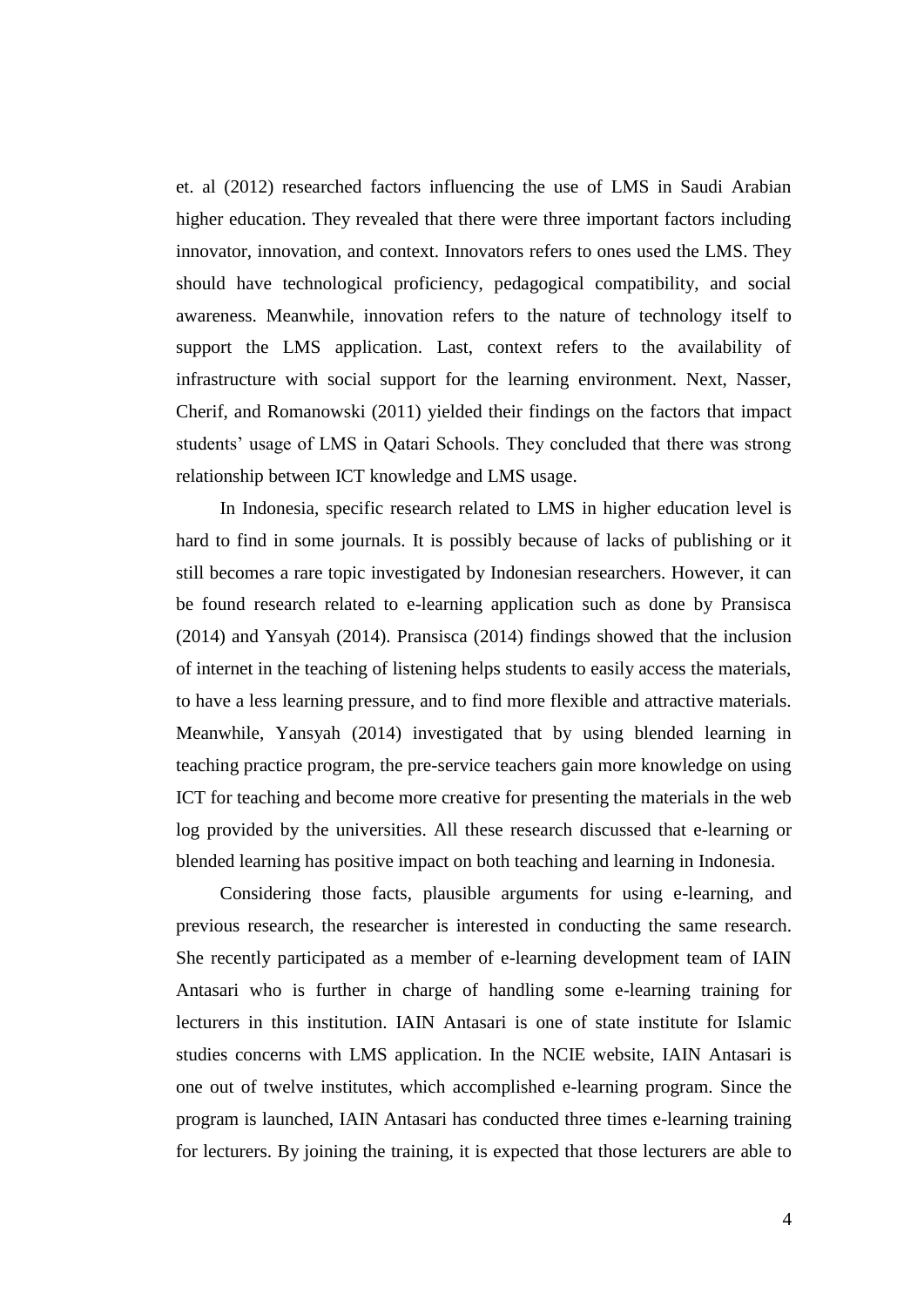extend their classroom to e-learning environment. However, we also cannot ignore the fact that not all of those lecturers joined the program immediately apply LMS in their practices. By having a small interview with the researcher's colleagues and students, it is revealed that some lecturers still prefer the traditional classroom. Consequently, students admit only some lecturers invite them to use e-learning page.

Therefore, the researcher, is, challenged to conduct a further research related to the application of LMS at the institution. It is expected that the present research is able to uncover the teachers' attitudes toward LMS and their problems for applying it. It focuses only on the lecturers because they are the primary users of LMS. When the lecturers use the LMS, the students will follow. Thus, by analyzing the lecturers' attitudes and problems in using LMS, it is expected that the present research will give valuable and reliable data about some challenges and opportunities for applying LMS at IAIN Antasari. Thus, the research questions in the present research are: (1) What are IAIN Antasari lecturers' attitudes toward E-learning (LMS)? (2) What are those lecturers' problems for applying E-learning (LMS) in their courses?

#### **METHOD**

#### **Research Design**

The present research used survey research design. According to Latief (2012: 124), survey research is typically used to describe opinions, attitudes, preferences, and perceptions of people interest to the researcher. According to him, a survey research can be carried out in a national scale survey or a small school survey. Here the researcher limited the survey in the small scale. The research subject covered lecturers who teach at IAIN Antasari Banjarmasin. Since it was an individual research, the researcher should consider about time and energy used so she could not covers all populations at IAIN Antasari.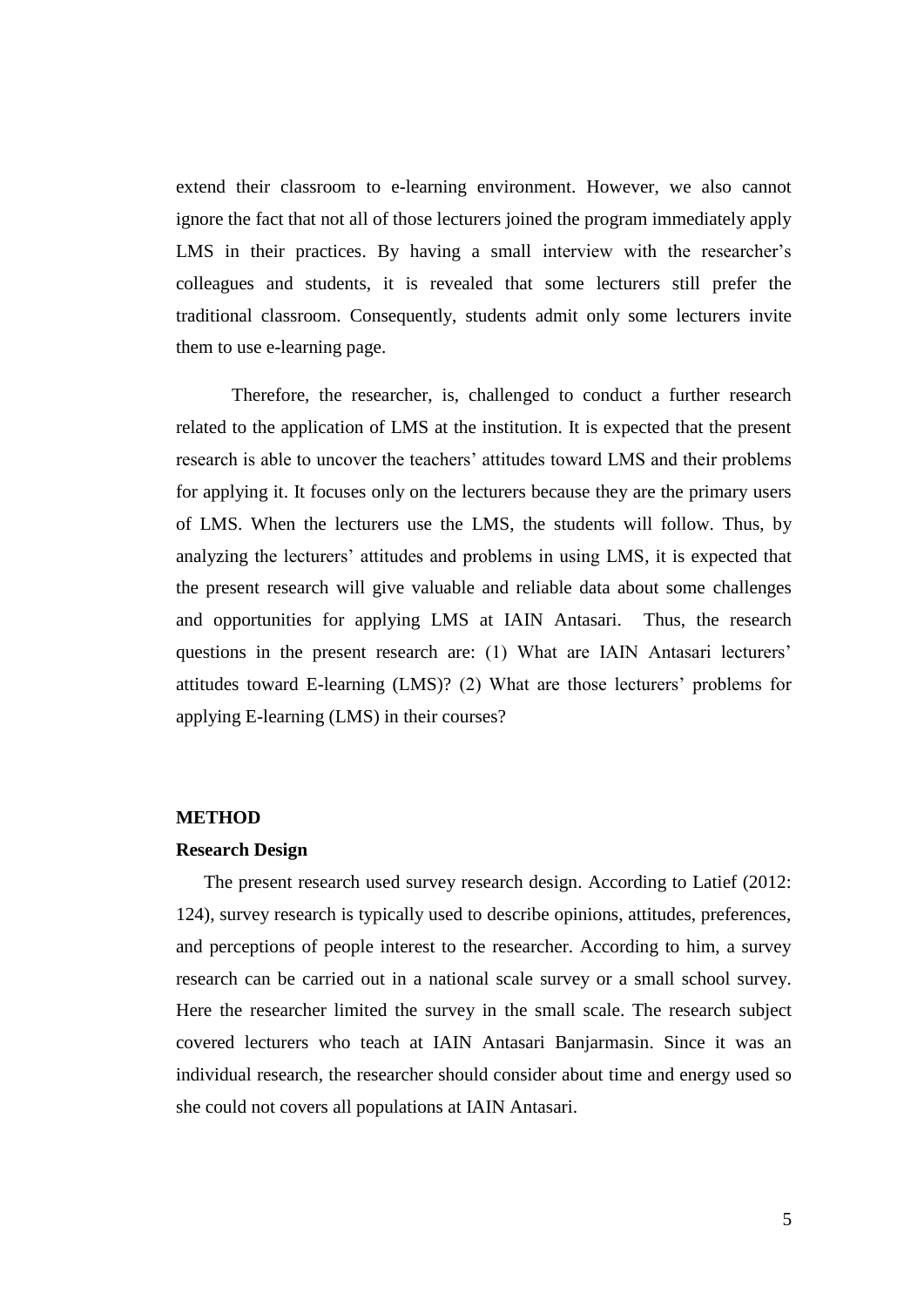Cross sectional-survey design is the one used in this research. According to Creswell (2012: 376), in a cross-sectional survey design, the researcher collects data at one point in time. This design has the advantage of measuring current attitudes or practices. It also provides information in a short amount of time, such as the time required for administering the survey and collecting the information.

The data collected in this research was the lecturers' attitudes toward LMS and their problems in applying it. Their views on the usefulness of LMS in their courses, and their reported uses of LMS, and some common problems for applying LMS were variables measured in this research. Those data were collected from the population and sample. The population were all lecturers who joined the LMS training at IAIN Antasari. Meanwhile the samples were 35 % of the population who was chose randomly. See Table 1 for detail population and sample.

| No. | <b>Faculty</b>      | <b>LMS</b> Users<br>(Population) | <b>Presentation</b> | <b>Sample</b> |
|-----|---------------------|----------------------------------|---------------------|---------------|
| 1.  | Faculty of Tarbiyah |                                  | X                   | 21            |
| 2.  | Faculty of Sharia   |                                  | X                   | 5             |
| 3.  | Faculty of Da'wa    |                                  | X                   | 5             |
| 4.  | Faculty of Islamic  |                                  | X                   | 4             |
|     | Theology            |                                  |                     |               |
|     | Total               |                                  | 100 %               | 35            |

Table 1 Population and Sample

Questionnaire and in-depth interviews were utilized as instruments for addressing the research questions. The questionnaire is designed by using a 4 point Likert's scale to avoid an in doubt choice so the moderate option (neutral) is deleted. Before administering to the samples, the questionnaire was tried out and the result showed the questionnaire was valid with 24 items and the reliability score was .887.

To categorize the lecturers' attitudes, the researcher used classification offered by Arikunto (1998:246). See Table 2 for the classification of the lecturers' attitudes.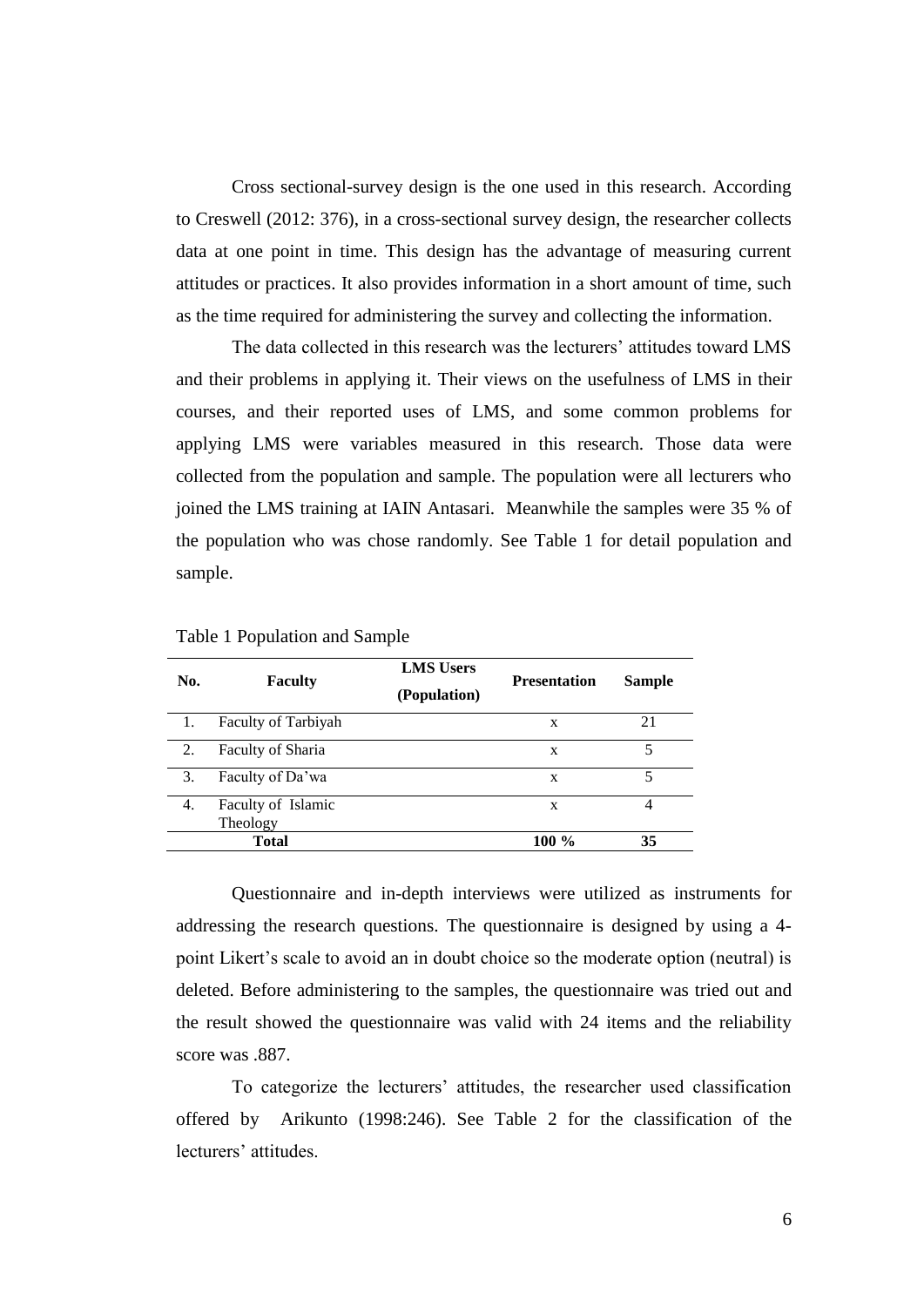Table 2 The Classification of the Lecturers' Attitude

| Good | 76 % - 100 %     |
|------|------------------|
| Fair | 56 % - 75 %      |
| Poor | $40\% - 55\%$    |
| Bad  | less than $40\%$ |

To categorize the lecturers' problems, the researcher used the same classification by Arikunto (1998:246), however, by changing the category into there is no problem, fairly serious, serious, and very serious.

Table 3 The Classification of the Lecturers' Problems

| There is no<br>problem | 76 % - 100 %     |
|------------------------|------------------|
| Fairly serious         | 56 % - 75 %      |
| Serious                | $40\% - 55\%$    |
| Very Serious           | less than $40\%$ |

The result of interviews was recorded then transcribed, coded, and interpreted to better understand their reasons and specific problems for using the LMS.

# **Findings and Discussion**

# **The Characteristics of the Respondents**

The variables measured in the characteristics of the respondents related to some important variables like faculty the respondent work at, age, gender, teaching experience, and their familiarity with the use of computer and internet. See Table 4 to better understand the characteristics of the respondents.

Table 4 The Respondents' Characteristics

| Characteristics | Frequencies | $\%$ |  |
|-----------------|-------------|------|--|
| Faculty         |             |      |  |
| Tarbiyah<br>٠   | 21          | 60   |  |
| Sharia<br>٠     | 5           | 14.3 |  |
| Ushuluddin<br>٠ |             | 11.4 |  |
| Da'wa<br>٠      | 5           | 14.3 |  |
|                 |             |      |  |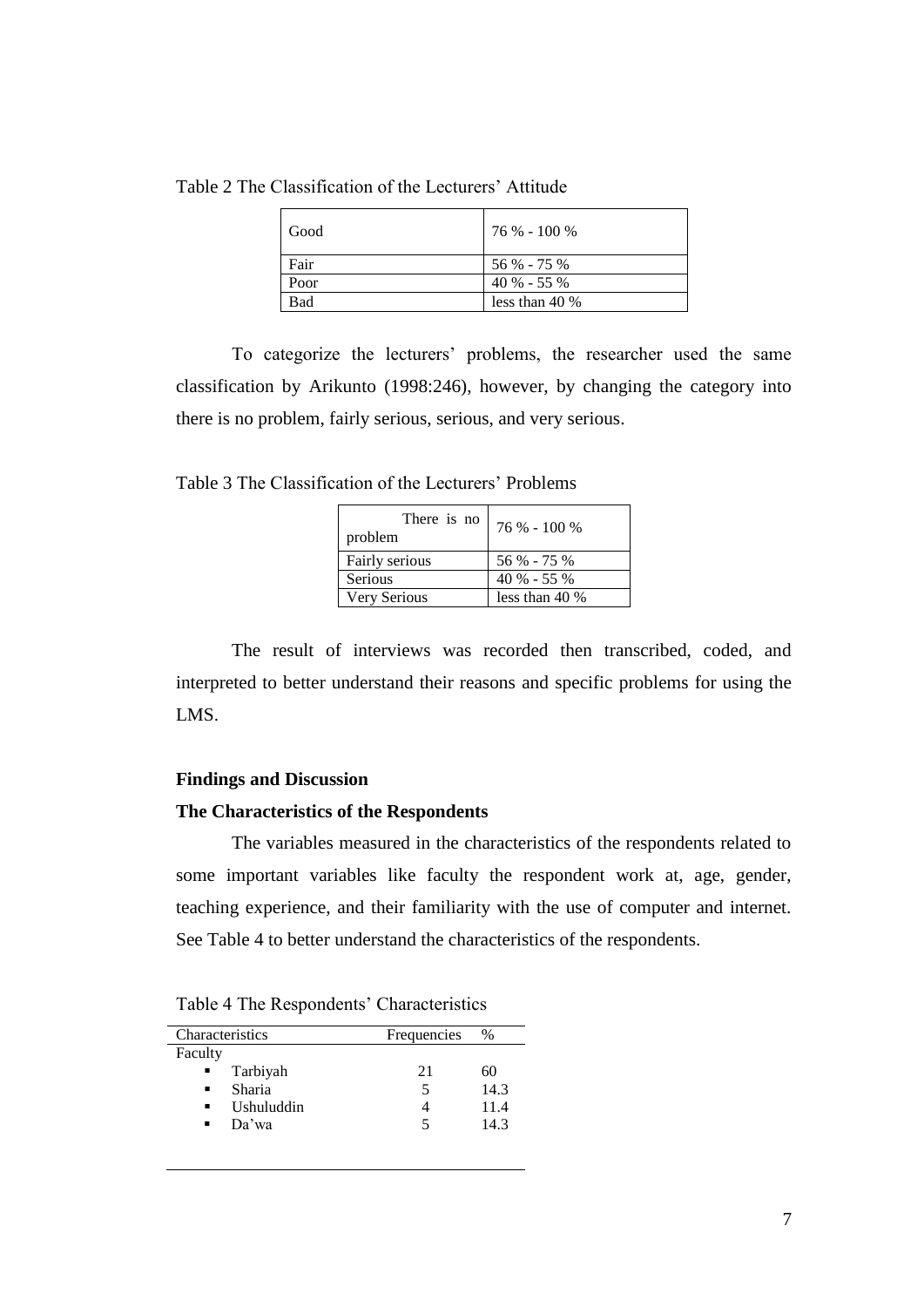| Age                         |    |       |  |  |  |  |
|-----------------------------|----|-------|--|--|--|--|
| 0 (did not mention)         | 3  | 8.57  |  |  |  |  |
| $25 - 35$                   | 21 | 60    |  |  |  |  |
| $35 - 45$                   | 10 | 28.57 |  |  |  |  |
| < 45                        | 2  | 5.71  |  |  |  |  |
| Gender                      |    |       |  |  |  |  |
| Male                        | 14 | 40    |  |  |  |  |
| Female<br>▪                 | 21 | 60    |  |  |  |  |
| <b>Teaching Experiences</b> |    |       |  |  |  |  |
| $<$ 5 years                 | 14 | 40    |  |  |  |  |
| 5-10 years                  | 13 | 37.1  |  |  |  |  |
| $10-15$ years               | 3  | 8.6   |  |  |  |  |
| $> 15$ years<br>п           | 1  | 2.9   |  |  |  |  |
| Familiarity with the use of |    |       |  |  |  |  |
| computer and internet       |    |       |  |  |  |  |
| I don't use                 | 0  | 0     |  |  |  |  |
| Less than 5 hours           | 12 | 34.3  |  |  |  |  |
| $5-10$ hours<br>٠           | 21 | 60    |  |  |  |  |
| $10-20$ hours               | 2  | 5.7   |  |  |  |  |
| $>$ 20 hours<br>▪           | 0  | 0     |  |  |  |  |

# **Respondents' Attitudes toward the LMS**

This variables were divided into three sub-variables: (1) Their familiarity with the LMS, (2) Their attitudes toward the usefulness of the LMS for teaching, and (3) their reported use of the LMS for teaching.

The lecturers' familiarity with the LMS was observed by asking them about the easiness of using the LMS and the information they got about the existence of the LMS at IAIN Antasari. Table 5 showed that 23 lecturers (65.7%) said it was easy to use the LMS, others said it was very easy (22.9%) and there was only 4 respondents (11.4%) who disagreed. It meant that most of the participants of the LMS were able to use it without so many difficulties.

| Table 5 Lecturers' Opinion about the Easiness of the LMS |  |  |  |
|----------------------------------------------------------|--|--|--|

|       |       |      |      | Frequency Percent Valid Percent Cumulative Percent |
|-------|-------|------|------|----------------------------------------------------|
| Valia |       | 114  |      | 14                                                 |
|       |       | 65.7 | 65 7 |                                                    |
|       |       | 22.9 | 22.9 | 00 ዐ                                               |
|       | Total | ഹ വ  |      |                                                    |

Then, Table 6 showed that most lecturers were satisfied with the information about the LMS. It was shown by the highest percentage (82.9%) fell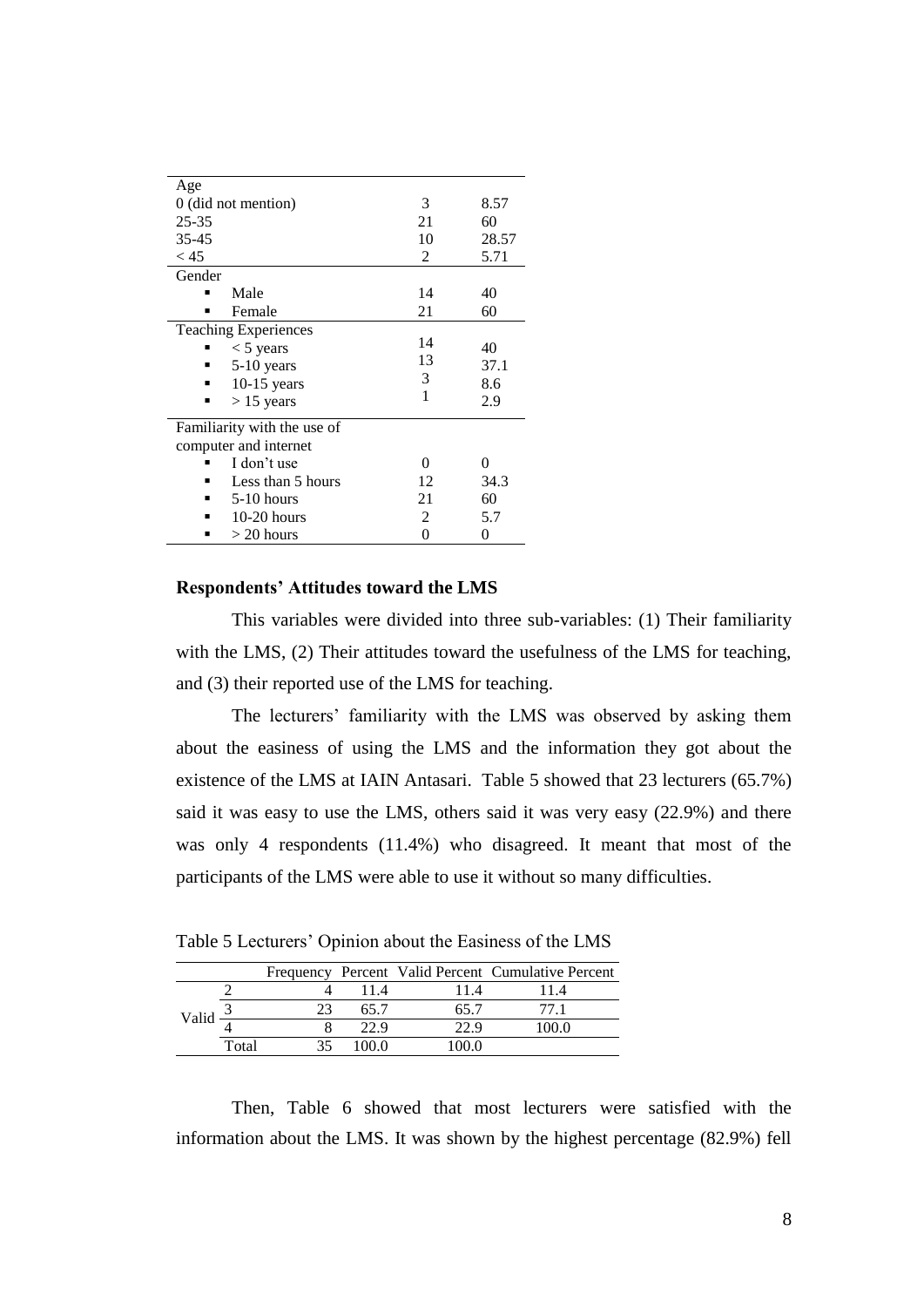on the agree statement. There were only 2.9% who felt unsatisfied. It meant that the socialization of the LMS at IAIN Antasari has been warmly received by most lecturers.

|       |       |    |       |       | Frequency Percent Valid Percent Cumulative Percent |
|-------|-------|----|-------|-------|----------------------------------------------------|
|       |       |    | 2.9   | 2.9   | 2.9                                                |
|       |       |    | 5.7   | 5.7   | 8.6                                                |
| Valid |       | 29 | 82 9  | 32.9  | 91.4                                               |
|       |       |    | 8 6   | 8.6   |                                                    |
|       | Total | 35 | 100 O | 100.0 |                                                    |

Table 6 Lecturers' Satisfactory on the Information of the LMS

Regarding the lecturers' attitudes toward the usefulness of the LMS for teaching, the data related to this variables distributed in 11 items (questions no.3, no.5, no.6, no.7, no.8, no.9, no.10, no.13, no.14, no.15, and no.16). The summary of the lecturers' attitudes could be seen in Table 7.

Table 7 The Summary of Lecturers' Attitude Towards the Usefulness of the LMS for Teaching

| N <sub>0</sub> | <b>Item</b><br>No. | <b>Statements</b>                                                                             | <b>Score</b> | Category |
|----------------|--------------------|-----------------------------------------------------------------------------------------------|--------------|----------|
| $\mathbf{1}$   | item 3             | The LMS makes me easier to provide the                                                        | 106 (77.86%) | Good     |
| 2              | item 5             | teaching materials<br>The LMS gives my students opportunity to<br>acquire new knowledge       | 114 (81.43%) | Good     |
| 3              | item 6             | The LMS makes the learning outcome better<br>than the traditional one                         | 103 (73.57%) | Fair     |
| $\overline{4}$ | item 7             | The LMS makes my students more engaged in<br>learning because it integrates all form of media | 107 (76.43%) | Good     |
| 5              | item 8             | The LMS increases my students satisfaction in<br>learning                                     | 104 (74.23%) | Fair     |
| 6              | item 9             | The LMS helps me to increase my skills and<br>knowledge as a lecturer                         | 113 (80.71)  | Good     |
| $\overline{7}$ | item 10            | By using the LMS, students can learn and access<br>the material faster                        | 107 (76.43%) | Good     |
| 8              | item 13            | The LMS does not promote different result in<br>learning                                      | 93 (66.43%)  | Fair     |
|                |                    | The lecturers do not need to come to the class if                                             |              |          |
| 9              | item 14            | they use the LMS                                                                              | 110 (78.58%) | Good     |
|                |                    | The LMS makes the process of evaluation easier                                                |              |          |
| 10             | item 15            | than using the traditional ways.                                                              | 96 (68.57)   | Fair     |
| 11             | item 16            | The LMS does not offer traditional values.                                                    | 97 (69.29)   | Fair     |

Based on the above findings, it could be seen that the lecturers of IAIN Antasari mostly have positive attitudes toward the implementation of the LMS. It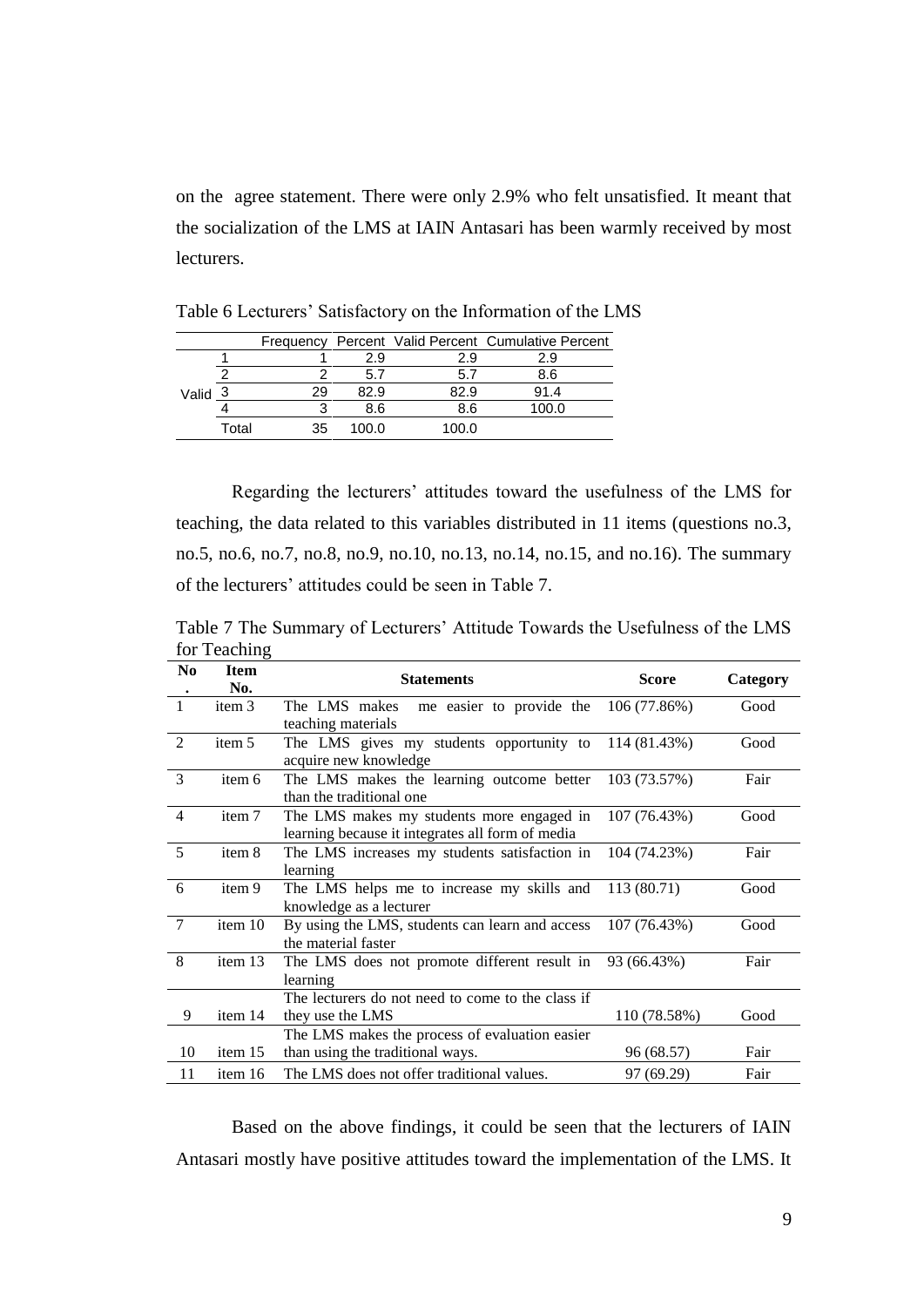could be seen that the category of the lecturers attitudes were in good and fair category. None of statements fell into poor or bad category. It meant that the opportunities for applying the LMS at IAIN Antasari was quite big. According to the theory *The Technology Accepatance Model* developed by Davis (1986 in Purnawan &Linawati, 2011). According to Nayak & Seusaowaluk (2007) findings, there is positive relationship between the technology users with their level of confidence for using that technology. Since most of the lecturers had positive attitude, it meant the application of the LMS would not get many problems if their problems for using the LMS could be minimized by the stake holders at IAIN Antasari.

However, it could be seen in the Table 7 that some lecturers still have fair attitudes towards some aspects of the LMS. Most of their fair attitudes located in the same type of question, which asked about their opinion that LMS were better than the traditional ways of teaching or evaluation. It meant that their beliefs on the traditional teaching and learning were still stronger compared to online learning. This data was strengthened by the respondents' opinion in the interview that traditional learning provide more values than by using the LMS. She said that teaching and learning in the classroom showed the "real faces" of the students. She could recognize whether they understood the material or not. The direct interaction between teacher and students also become additional values which could not be offered by the LMS. That was why she felt that the LMS were not better than the traditional ways of teaching. Another lecturer also uttered that he felt LMS served the material as best as he did. He said that his subject was dynamic. He needed various ways and technique to deliver the materials and the LMS could not cover it all.

The process of changing belief from traditional learning into online or blended learning, of course, does not take one night. It needs years to convince the lecturers that the result of blended learning could be better than the traditional one. To cope with this problem, there must a rule that regulate every lecturer to conduct or use the LMS once or twice in a semester. Along with the time, when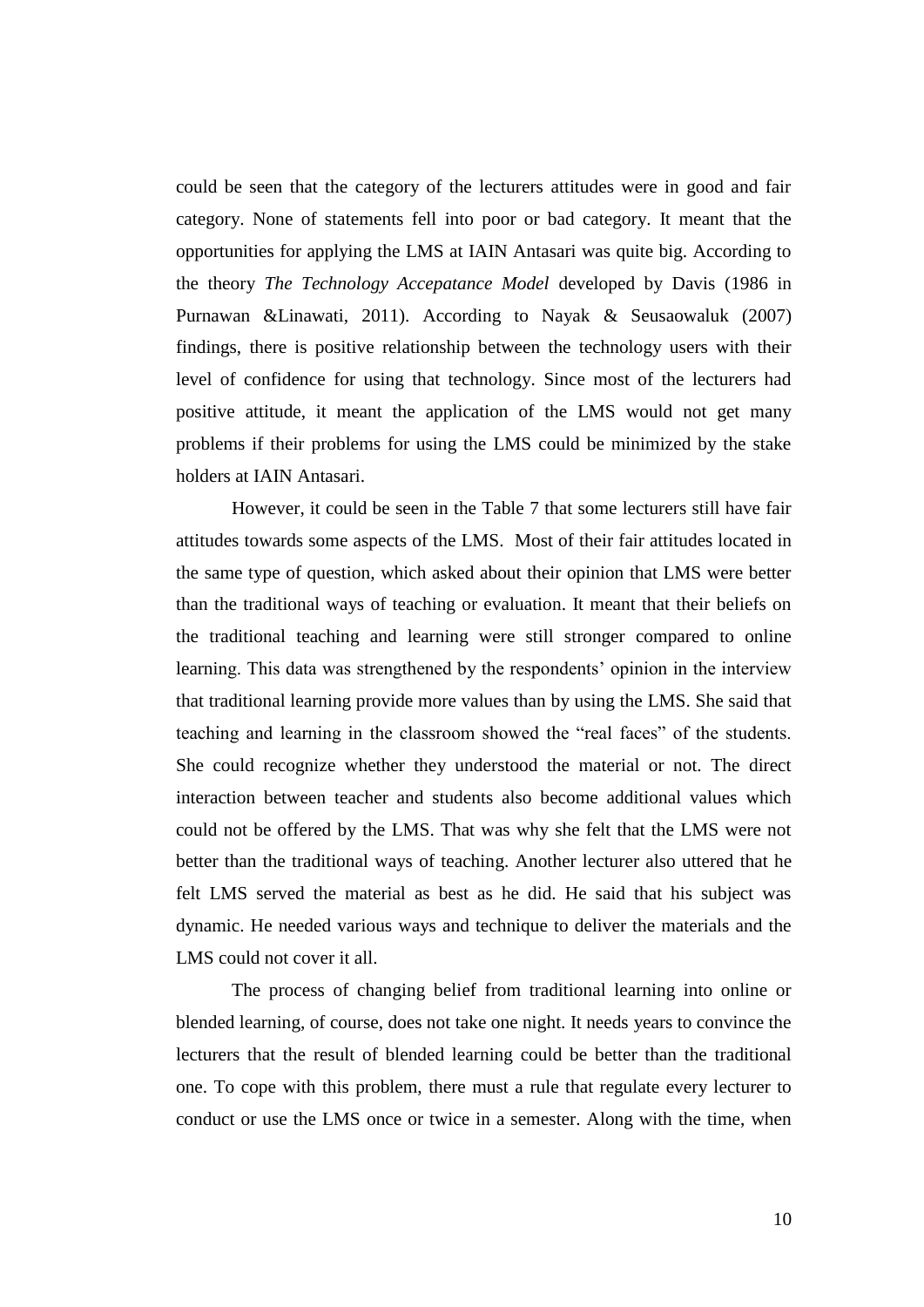the lecturers feel the usefulness and the benefit of the LMS, their belief will change time to time.

#### **Respondents Problems for Using the LMS**

The problems referred to some sub variables related to time for preparing LMS materials (item no. 21), the LMS training (item no. 20), the respondents' skill and knowledge for operating the LMS (item no. 18), the support from the head of faculty (item no. 22), the influence of colleagues (item no. 23), and other problems (item no. 24). See Table 8 to get a clear description about the lecturers' problems and Table 9 for other problems not listed in the questionnaire.

Table 8 Lecturers' Problems for Using the LMS

| No. | <b>Problem</b>                                             | Item No. | <b>Score</b> | $\frac{6}{9}$ | Category              |
|-----|------------------------------------------------------------|----------|--------------|---------------|-----------------------|
|     | Limited Skills and Experiences for using the<br><b>LMS</b> | 18       | 83           | 59.64         | <b>Fairly Serious</b> |
| 3   | Lack of facilities for using the LMS                       | 21       | 84           | 60            | <b>Fairly Serious</b> |
| 2   | Lack of Practice in the LMS training                       | 20       | 86           | 61.43         | <b>Fairly Serious</b> |
| 4   | Lacks of support from the head of faculty                  | 22       | 86           | 61.43         | <b>Fairly Serious</b> |
| 5   | Lack of time for preparing materials for the<br>LMS        | 19       | 89           | 63.57         | <b>Fairly Serious</b> |
| 6   | Influence from their colleagues                            | 23       | 97           | 69.29         | <b>Fairly Serious</b> |

Table 9 Other problems for Using the LMS

| No. | <b>Problems</b>                                                         | $\frac{0}{0}$ |
|-----|-------------------------------------------------------------------------|---------------|
| 1.  | Lack of internet access/speed                                           |               |
| 2.  | Lack of students' skill for using the LMS                               | 35            |
| 3.  | Students' lack of facilities                                            | 15            |
|     | Did not sure that the students learn the material 1<br>given in the LMS | $\sim$ 5      |
|     | Face to face learning is more interesting                               |               |

Table 9 showed that the biggest problem was their insufficient skill and knowledge for operating it. This problem then followed with lack of facilities for using it, lack of practice in the LMS training, lack of support from the head of faculty, lack of time for preparing the LMS materials, and negative influence from their colleagues. Other problems was lack of students' skill for operating the LMS, students lack of facilities, their doubt that students really learnt the LMS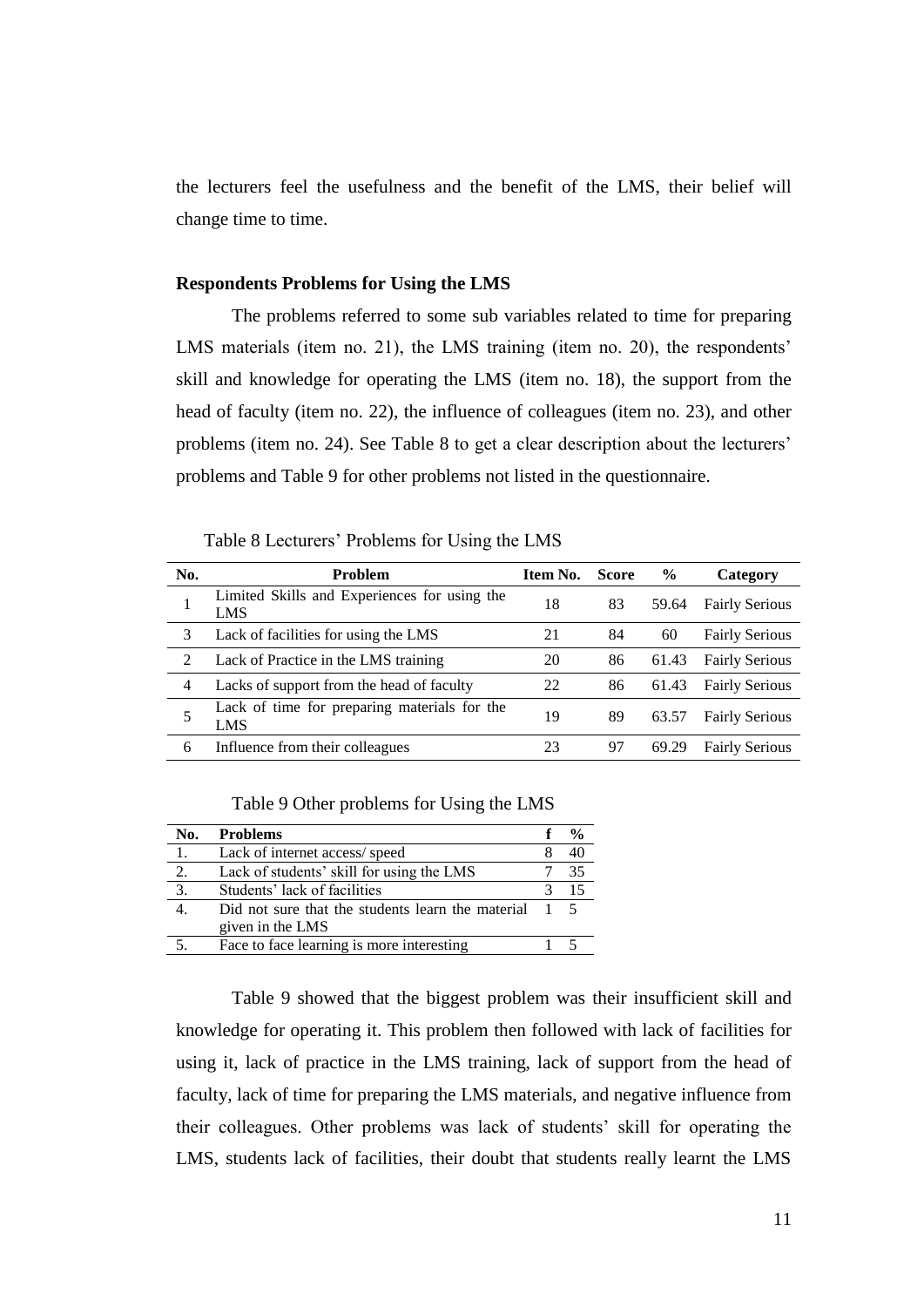material, and also the inability of LMS to cover various way for delivering the material.

Concerning the first problem, about insufficient skill and knowledge for using the LMS, it was supported by the previous research (Asiri et.al, 2012; Nasser, Cherif, and Romanowski, 2011). They found strong relationship between ICT knowledge with the LMS usage. The present study also found that the lecturers' hindrance for using the LMS was related to their less proficiency about this technology. It was supported with another item of the questionnaire about the LMS training at IAIN Antasari. Some of them still felt that the training was insufficient to make them good at operating this technology. To overcome this problem, for sure, it must be a good cooperation between the LMS trainers with the lecturers. *Pusat Teknologi Informasi* IAIN Antasari should offer help for any lecturers to come and discuss their problems after training. The lecturers also should consult their problems to them or their colleagues.

Next problem based on the result of questionnaire and interview was the lack of facilities, mainly the low speed of the internet at IAIN Antasari. Based on the interview, this problem was not only experienced by the lecturers but also the students. They avoid to use the LMS since the internet connection in the campus does not support this technology. The low speed makes the process of uploading and accessing the LMS material take a long time. This problem should be a food for thought for the head of faculty and others who had authority to handle this problem. Since the internet is the tool to connect with the LMS, of course, its sufficient speed become a necessary to the successful application of the LMS.

# **CONCLUSION AND SUGGESTIONS**

Based on the findings, it was found that most of IAIN lecturers had positive attitude toward the use of LMS. It becomes a big opportunities since positive attitude leads to the acceptance of the technology. However, it also needs to be noted that their attitude toward the value of the LMS for resulting better outcome compared to the traditional ways is still in fair category. It needs time to change this belief.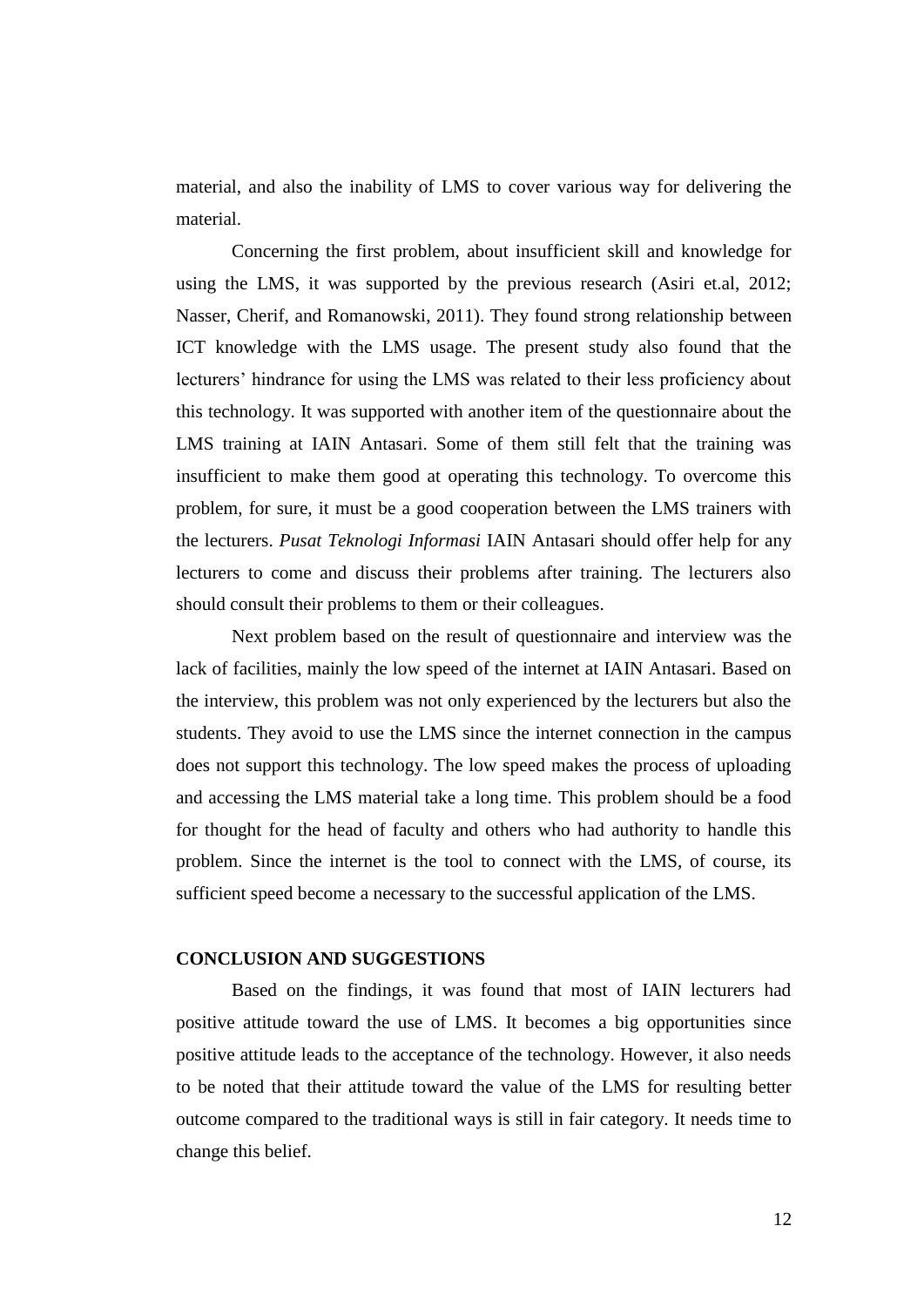Next, some challenges to apply the LMS related to some barriers possessed by the lecturers. The biggest problem was their insufficient skill and knowledge for operating it. This problem then followed with lack of facilities for using it, lack of practice in the LMS training, lack of support from the head of faculty, lack of time for preparing the LMS materials, and negative influence from their colleagues. Other problems were lack of students' skill for operating the LMS, students lack of facilities, their doubt that students really learnt the LMS material, and also the inability of LMS to cover various ways for delivering the material.

Regarding the results of this research, some suggestions are proposed. First, the suggestion goes to the lecturers as the users of the LMS. Their insufficient knowledge and skill for operating the LMS can be overcome by frequently consult their problems with the staffs of *Pusat Teknologi Informasi* IAIN Antasari. They also can discussed with their colleagues who have been good at operating the LMS.

Second, the suggestions go to head of faculty or others who had authority to provide the infrastructure or facilities supported the use of LMS. Many lecturers complained that the low speed of the internet is one the problems, which hinders them from using the LMS.

Last, the suggestions go to the future researchers who can also explore the same topic. Since this research limited only in the description of the lecturers attitudes and problems, it would be better if they seek for the relation between the variables or conduct further research the influence factors affecting the attitudes or the problems.

#### **REFERENCES**

- Arikunto, S. 1998. Prosedur Penelitian: Suatu Pendekatan Praktek. Jakarta: Reneka Cipta.
- Asiri et. al. 2012. Factors Influencing the Use of Learning Management System in Saudi Arabian Highschool Education: A Theorotical Framework. *Higher Education Studies Journal,* Vol. 2 (2). pp. 125-137.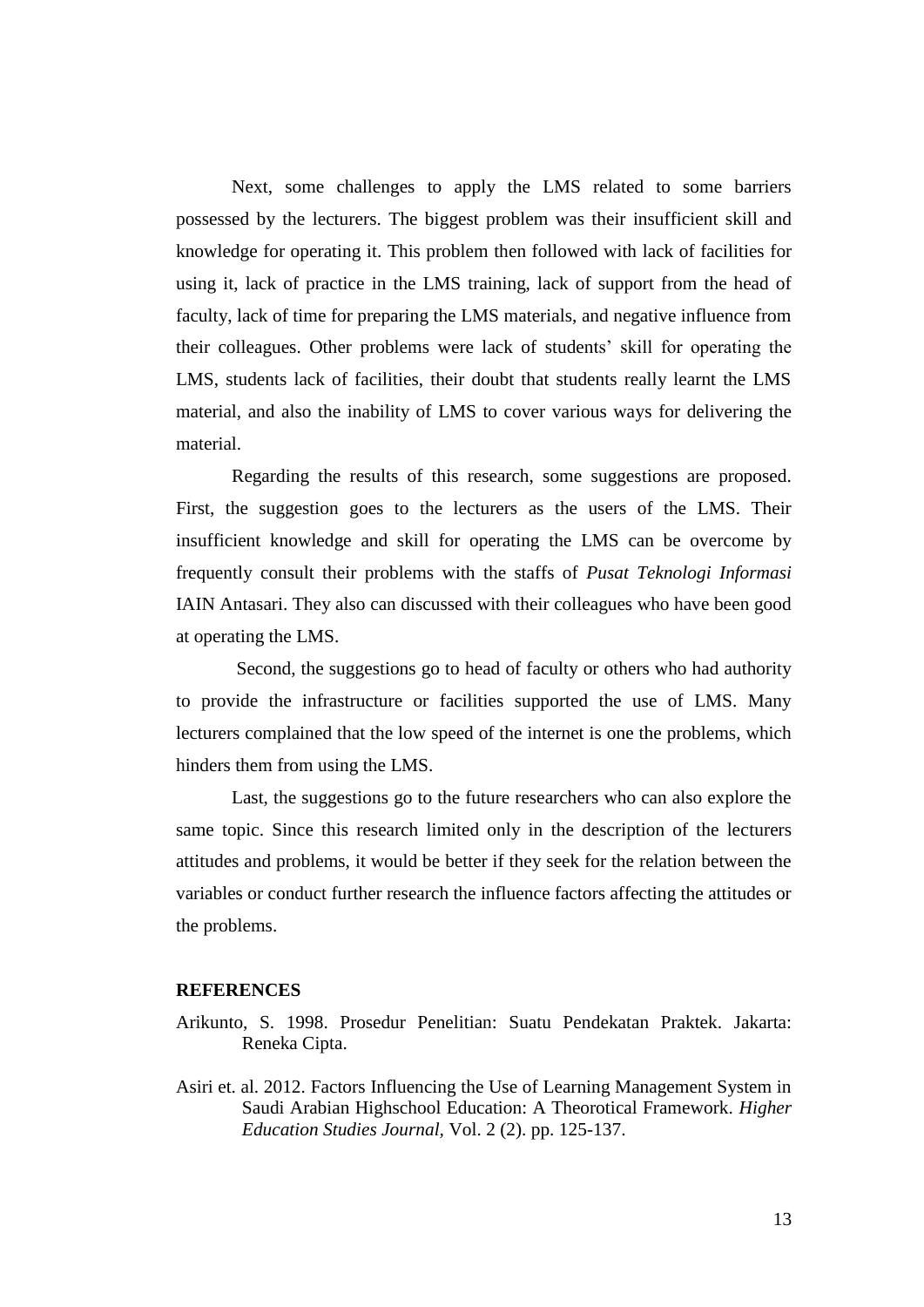- Craswell, J.W. 2012. *Education Research: Palnning, Conducting, Evaluating Quantitative and Qualitative Research 4th Edn.* White Plains: Longman.
- Latief, M.A. 2012. *Research Methods on Language Learning An Introduction*. Malang: UM Press.
- Nayak & Seusaowaluk. 2007. Teachers' Attitudes toward a Learning Management System, MC Online: An Exploratory Study in a Singapore Secondary School. *Educational Media Journal* (Online). Retrieved
- Nasser, C. & Romanowski. 2011. Factors that Impact Students Usage of the Learning Management System in Qatari Schools. *The International Review of Research*. Vol. 12 (6).
- Rahim, A. B. 2013. Teachers' Attitudes toward eLearning Management Systems, MC Online: An Exploratory Study in Singapore Secondary School. *Proceeding of Annual Conference on Educational Media.* Singapore. Pp. 1-18.
- *Peraturan Menteri Pendidikan dan Kebudayaan Republik Indonesia No. 103 Tahun 2013 tentang Penyelenggaraan Pendidikan Jarak Jauh pada Perguruan Tinggi*. (Online). Retrieved March 22, 2015 from [http://sipma.ui.ac.id.](http://sipma.ui.ac.id/)
- Pransisca, S. 2014. IT, Knowledge, and Practice: Blending Learning Together in Facilitating Teaching and Learning Listening in EFL Setting. *Proceeding of the 61st TEFLIN International Conference 2014*. Solo, Indonesia. pp. 995-998.
- Purnawan, R., & Linawati. 2011.Sikap dan Persepsi Dosen Di Universitas Udayana terhadap Penggunaan Teknologi Informasi dan Komunikasi dalam Proses Pembelajaran*.The Excellence Research* (Online), accessed March 21, 2014 from [http://lppm.unud.ac.id](http://lppm.unud.ac.id/)
- *Surat DIKTIS No. No. Dt. I.IV/ Kp.02.04/ 160/2015 tentang Peningkatan Pembelajaran Berbasis IT/ IT Learning pada PTKIN*. (Online). Retrieved March 22, 2015 from http://ncie.erzed.net.
- Thorne, K. (2003). *Blended Learning: How to Integrate Online and Traditional Learning*. London: Kogan Page Limited.
- Tomlinson, B. & Whittaker, C. 2013. *Blended Learning in English Language Teaching: Course Design and Implementation*. London: British Council.
- Wilson, D. & Smilanich, E. 2005. *The Other Blended Learning, A Classroom-Centered Approach*: San Francisco: Pfeiffer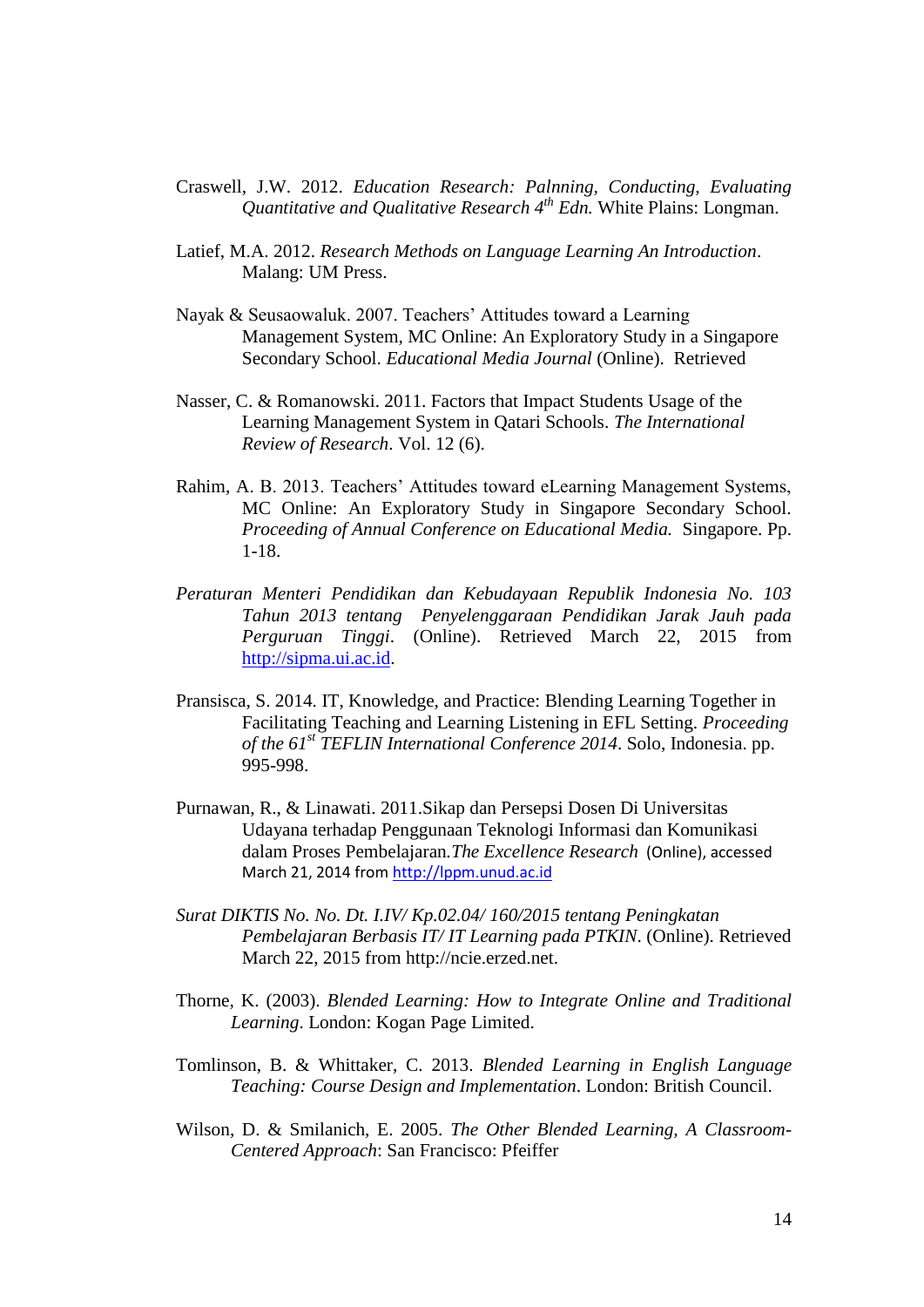- Yansyah. 2014. The Implementation of Three Techniques for Teaching Literal Reading and EYL. *Proceeding of the 61st TEFLIN International Conference 2014*. Solo, Indonesia. pp. 1020-1023.
- Zain, R., & Nurhadi. 2014. *Konsep dan Implementasi E-Learning dalam Pembelajaran.* Center for Developing Islamic Education: FITK UIN Sunan Kalijaga.